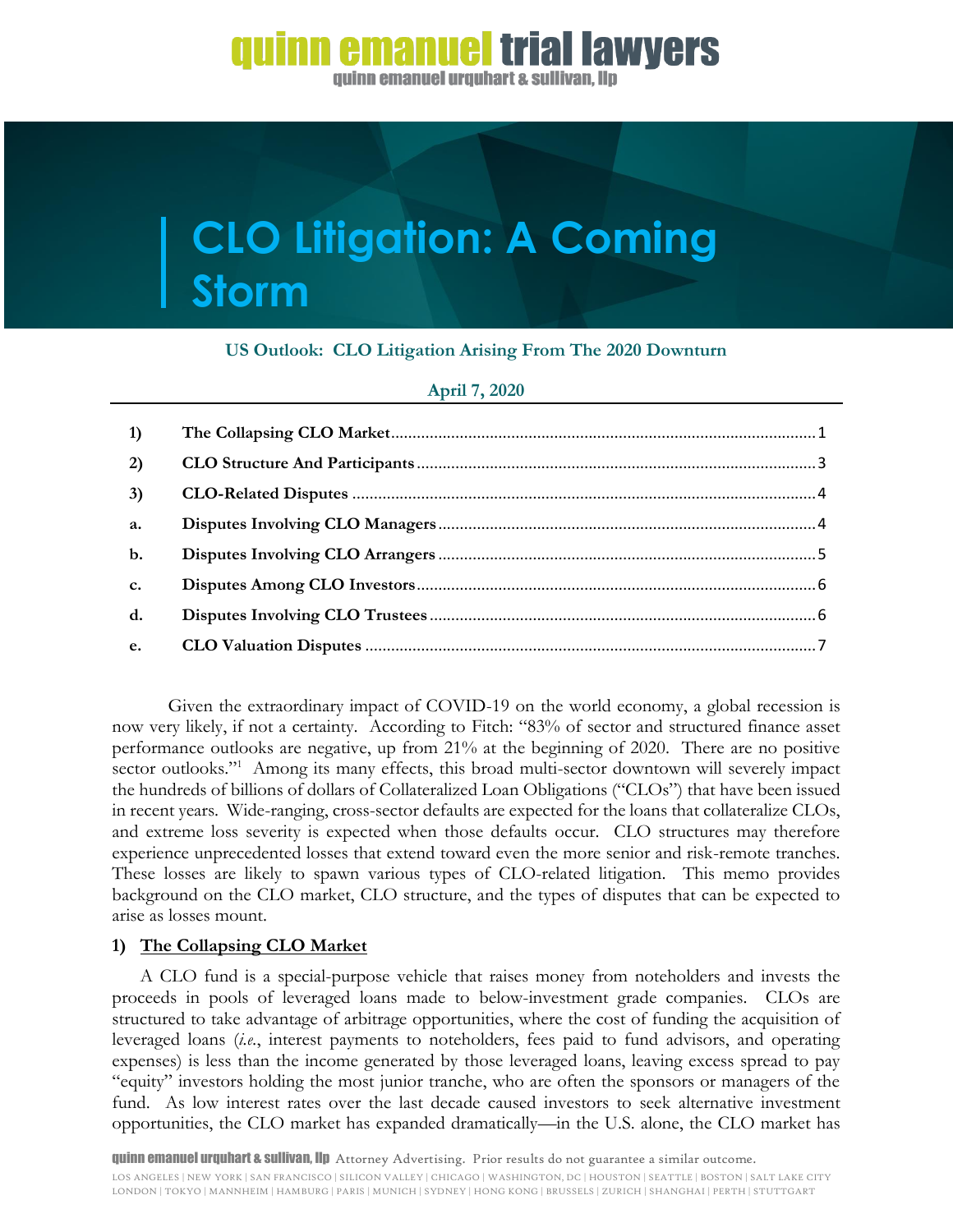## **emanuel trial lawyers**

quinn emanuel urquhart & sullivan. Ilp

doubled in size since 2008, to well over \$600 billion.<sup>2</sup> Borrowers have used this ready supply of financing for a wide variety of purposes, including private equity buy-outs of companies like Dell and Staples, share buybacks, and acquisitions.<sup>3</sup> Roughly 50% of U.S.-based leveraged loans have been packaged into CLOs, many concentrated in sectors that will be hit hardest by the current financial downtown, including retail, oil and gas, and travel.<sup>4</sup>

Just as mortgage underwriting standards relaxed in the mid-2000s to meet demand for RMBS issuance, the extraordinary demand for CLOs caused lenders to lend to riskier borrowers, loosen loan protections, and agree to less restrictive covenants. Lenders have increasingly financed companies that already had significant debt and lower credit ratings, with over half of leveraged loan borrowers now having at least five times as much debt as EBITDA.<sup>5</sup> While so-called "covenant-lite" loans made up a mere 15% of the leveraged loan market in 2008, today such loans make up almost 80% of outstanding issuance.<sup>6</sup> Leveraged loans are often also collateralized by less secure asset types such as receivables, inventory, or commercial leases, and provide lenders with fewer remedies. According to Moody's: "[t]he absence of stand-alone MAC (material adverse change) clauses and maintenance covenants, in combination with weakened incurrence covenants, means that leveraged loan documentation often offers limited protection to institutional loan investors."<sup>7</sup> This means such covenant-lite loans generally "do not provide institutional loan investors with the right to influence how borrowers respond to financial deterioration caused by the coronavirus."<sup>8</sup>

Leveraged loans have already been widely downgraded over the past month and prices have dropped by about 15%, to levels not seen for years. $\degree$  In recent days, between 25 and 50% of outstanding loans have traded at less than 80 cents on the dollar, in territory deemed distressed.<sup>10</sup> While CLO collateral is not required to be marked-to-market, many CLO noteholders, including mutual funds, are required to do so. As these funds price their CLO holdings based on secondary market transactions (some occurring in dislocated markets, resulting in fire-sale pricing), marks will likely fall, and some may fall dramatically. At the same time, leveraged loan defaults are expected to skyrocket, from a total of 1.1% in 2019 to 5-7% this year, and 8-9% next year.<sup>11</sup> The CLO market has never experienced (let alone weathered) year-on-year defaults of this magnitude. As the majority of leveraged loans securing CLOs are covenant-lite, loss severity is also expected to be severe, in excess of the levels observed during the 2008 financial crisis.<sup>12</sup> It is already estimated that the market downturn will wipe out \$200 billion in leveraged loan value, or about 15% of current issuance.<sup>13</sup>

As with most asset-backed securities, such as CDOs and RMBS, the debt issued by CLO funds (*i.e.*, notes) is divided among senior and mezzanine tranches, as well as a fully subordinated tranche referred to as "equity." Each tranche of notes receives interest and principal according to its respective priority level out of income generated by payments from the loan pool.<sup>14</sup> CLO notes are mostly purchased by institutional investors, including insurance companies, mutual funds, asset managers, pension funds, banks, as well as by non-financial firms.<sup>15</sup> Many of these investors purchase not only senior, AAA-rated tranches, but also lower-rated mezzanine and even equity tranches, which together make up approximately the bottom third of CLO capital structures.<sup>16</sup> For these investors, the predicted double-digit defaults and extreme loss severity, would put equity tranches underwater and may cause significant defaults in mezzanine tranches later this year and next. Depending on the length of the downturn, even senior tranches may face significant risk. As Fitch has cautioned, even its dire expectation of 15% losses through 2021 assumes a quick, "V"-shaped economic downturn. If we face a prolonged downturn instead, losses into 2022 could begin to hit levels that will reach even tranches that were initially rated AAA. Loss severities of that magnitude are more likely if factors such as sustained low energy prices impair the value of the assets securing the underlying loans.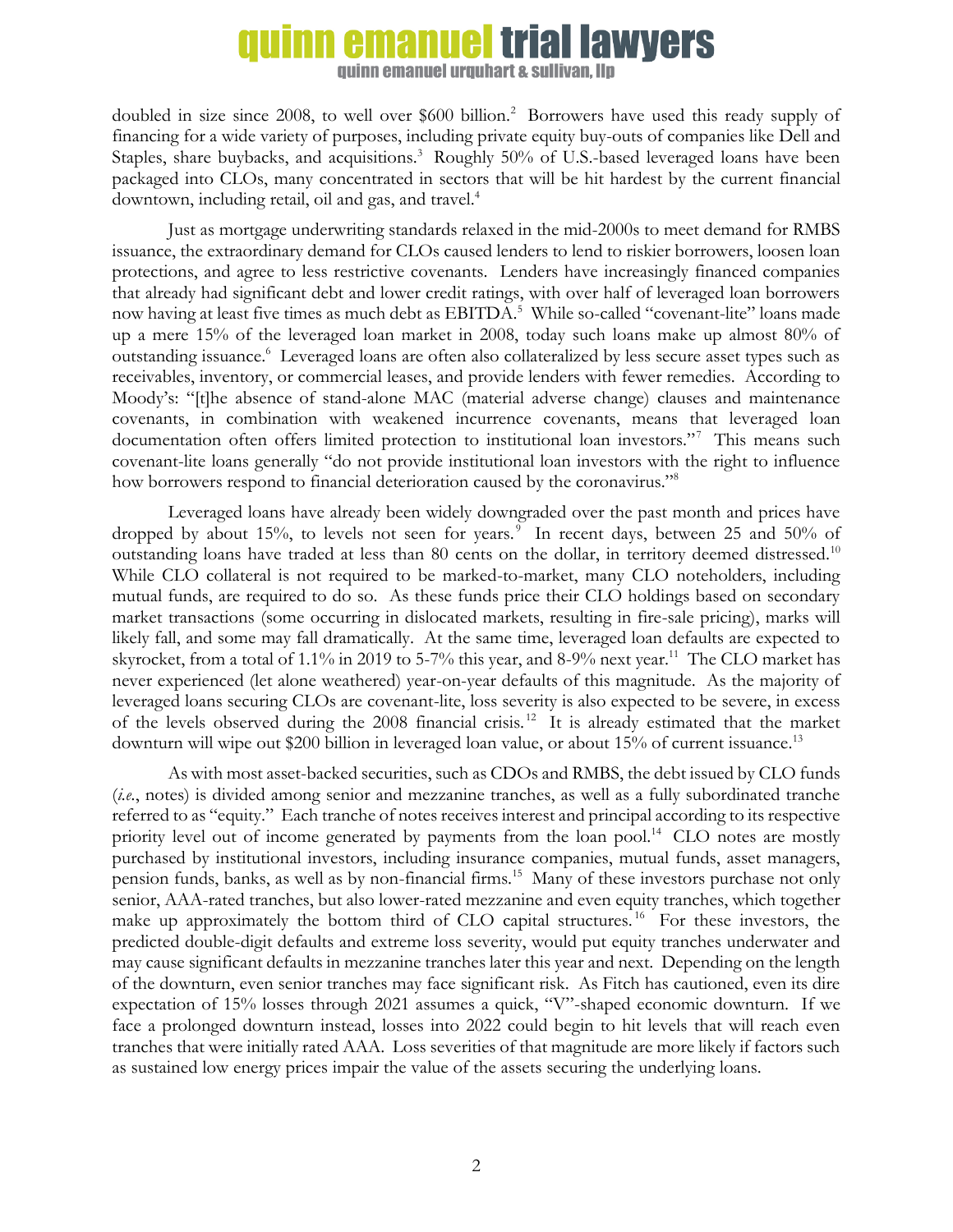### ial lawyers

**guinn emanuel urguhart & sullivan. Ilp** 

#### <span id="page-2-0"></span>**2) CLO Structure And Participants**

As described above, CLO notes are issued to investors in tranches, or layers, each of which have differing payment priorities, credit quality, and credit ratings. The senior-most tranche has the highest priority in the payment "waterfall" and is the last to take losses; thus it has the highest credit quality and pays the lowest coupon. Lower tranches, conversely, are less protected and have lower credit quality, but higher coupons:<sup>17</sup>



CLOs are issued by special-purpose vehicles called CLO issuers (or, colloquially, CLO funds), with the CLO notes they issue sold to investors by one or more underwriting banks. Initially, CLO funds typically enter into warehouse agreements with CLO arrangers (or other lenders), and then use the cash from these agreements to purchase pools of loans, which are then securitized and serve as collateral securing repayment of the CLOs. With the inflow of cash from the CLO notes, collateral managers repay their initial warehouse loans, and security interests in the assets are retained by the vehicle. The collateral manager typically is able to determine the final assets to be included in the CLO by trading in and out of collateral, and reinvesting collateral proceeds, during a "reinvestment period" that can last a number of years. The collateral manager is subject to restrictions on the type and quality of collateral permitted in the fund. A security interest in, and custodianship of, the collateral is granted to the trustee, for the benefit of noteholders. As the CLO fund generates income from interest and principal payments on the underlying pool of leveraged loans, the trustee directs these payments (net of certain specified fees and expenses) to particular tranches of notes pursuant to a distribution "waterfall."<sup>18</sup> The following chart outlines the typical CLO participants and their roles:

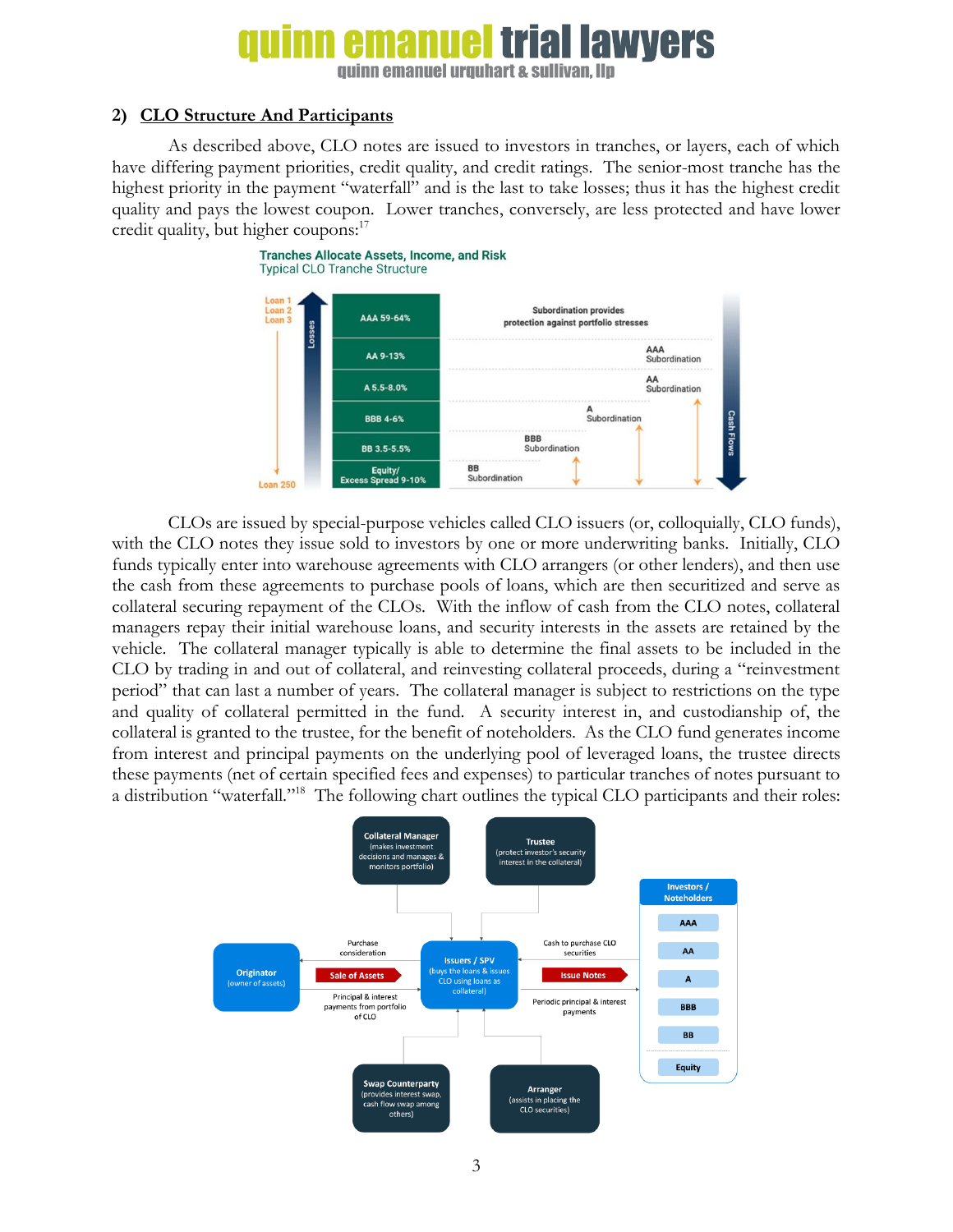## quinn emanuel trial lawyers

quinn emanuel urquhart & sullivan. Ilp

Regular "overcollateralization" and "interest coverage" tests are run to confirm that the collateral is anticipated to generate sufficient funds to meet ongoing interest obligations and repay at least the more senior tranches of the CLO notes. These tests provide vital protection to senior noteholders, as failure of an overcollateralization test (and, in some cases, an interest coverage test) will cut off cash flows to more junior tranches until the test failure is cured. Various classes of noteholders may also be granted control rights under the CLO's governing documents, which give them the right to direct or approve the disposition of CLO collateral, particularly where that collateral is impaired. As the legal documentation for CLOs—and thus the specific details of CLO structure and the relationship and obligations between the relevant participants—can be tailored for a given deal, the general descriptions above may vary from case to case.

#### <span id="page-3-0"></span>**3) CLO-Related Disputes**

 We have drawn on our decade-long experience and expertise litigating issues concerning CDOs, RMBS, and other asset-backed securities to identify types of significant CLO-related disputes that we expect may arise as CLO collateral begins to default and suffer losses. Additionally, we believe that CLO-related disputes will raise a host of new issues given their differing structures and governing agreements. We are carefully studying these differences and their implications to prepare for the wave of litigation we expect to occur in this space.

#### **a. Disputes Involving CLO Managers**

<span id="page-3-1"></span>Defaults are likely to bring increased scrutiny of the duties and conduct of CLO collateral managers. As outlined above, the CLO collateral manager is responsible for selecting and managing the collateral that produces the income necessary to repay CLO investors. CLO collateral managers owe general fiduciary-type duties to the CLO fund. In addition, collateral managers are contractually required to comply with various investment criteria and other obligations set forth in the CLO warehouse agreement, collateral management agreement, indenture, and other governing documents. Following the financial crisis, distress in the CDO market resulted in a number of investor suits alleging misconduct by collateral managers. We anticipate that similar suits may be brought in the CLO market in the wake of the coronavirus pandemic.

Historical examples of CDO-related litigation may provide some insight into the types of suits that will be brought against collateral managers. In *House of Europe Funding I, Ltd. v. Wells Fargo Bank, N.A.*, 2014 WL 1383703 (S.D.N.Y. 2014), House of Europe Funding ("HOE"), a CDO issuer, sued the CDO collateral manager (and the CDO trustee) for breaching the eligibility criteria restricting the type of collateral the CDO issuer was permitted to purchase. The indenture limited the collateral manager's right to invest the CDO issuer's funds in other CDOs to a maximum 15% of the CDO issuer's assets and required the collateral manager and trustee to report its compliance with these restrictions in monthly investor reports. HOE alleged that the collateral manager and the trustee breached the limitation on investing in CDOs and failed to properly report that breach in monthly reports. On a motion to dismiss, the court upheld HOE's claims against the collateral manager (and the trustee), finding that HOE had adequately alleged breaches in connection with purchases of assets that exceeded portfolio restrictions. The case later settled for an undisclosed amount.

Managers may also be subject to litigation where they fail to take action with respect to impaired collateral as required under the terms of the governing indentures. For example, in *U.S. Bank National Association v. Triaxx Prime CDO 2006-1, Ltd. et al.*, 2016 WL 3552272 (S.D.N.Y. June 23, 2016) a senior CDO noteholder successfully obtained an order directing the CDO's manager to sell certain collateral (RMBS) that had been in default for more than three years. The collateral manager had refused to sell these assets despite language in the management agreement providing that defaulted collateral was required to be sold promptly. On appeal, the Second Circuit affirmed the lower court's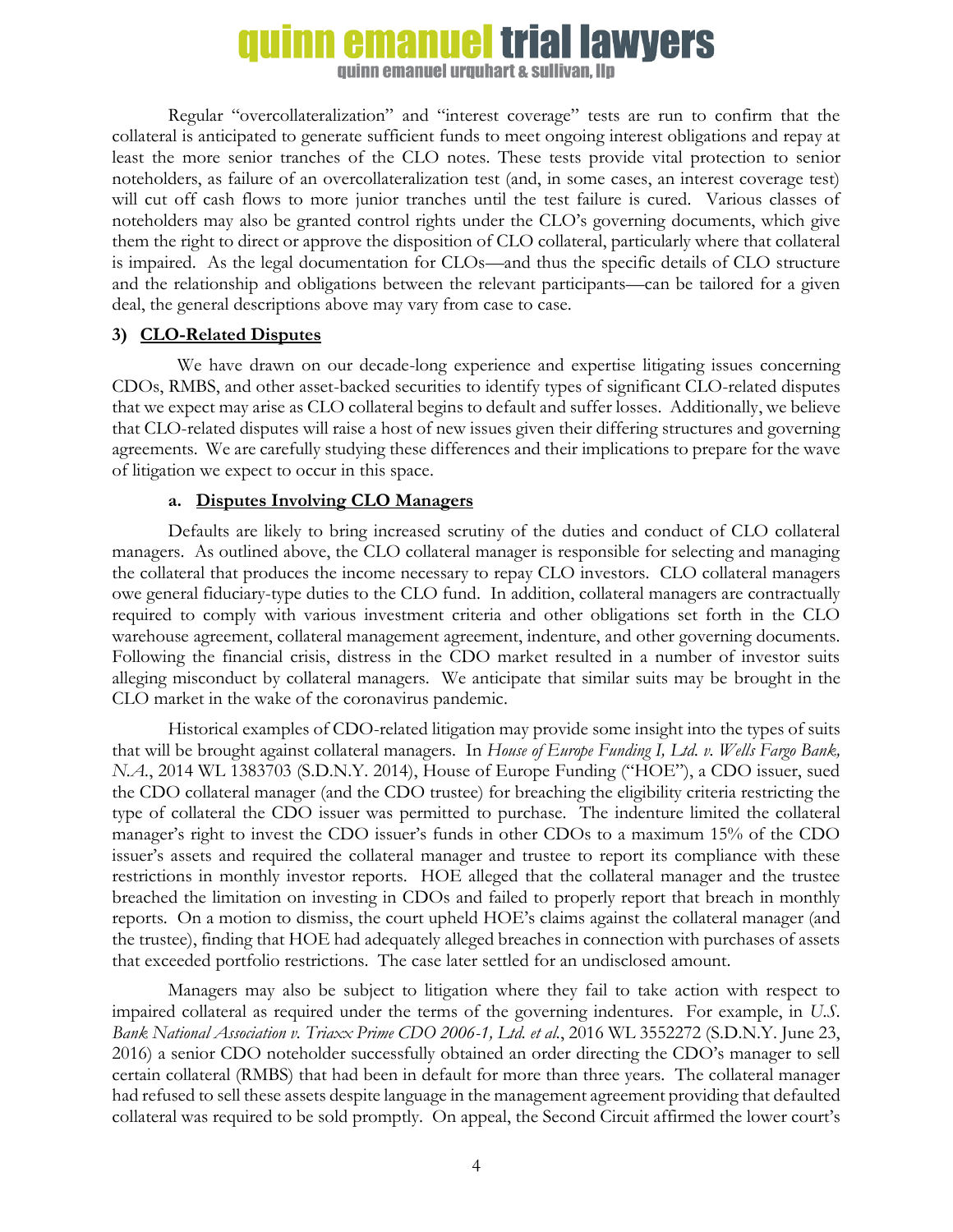### **quinn emanuel trial lawyers**

**guinn emanuel urguhart & sullivan. Ilp** 

decision that the issuer was obliged to sell the collateral. *See U.S. Bank Nat'l Ass'n v. Triaxx Asset Mgmt. LLC*, 687 F. App'x 8 (2d Cir. 2017).

Collateral managers for CDO funds following the financial crisis also faced accusations, and litigation, related to their alleged manipulation of overcollateralization tests through the above-market purchase of new collateral intended to overstate the value of the collateral in the fund—*i.e.*, the numerator in the overcollateralization test. For example, in *SEC v. ICP Asset Management LLC*, Case No. 10-cv-04791 (S.D.N.Y.), CDO collateral manager ICP Asset Management ("ICP") was accused of engaging in round-trip transactions with a large investment fund to overstate the value of the collateral in order to prevent failure of an overcollateralization test that would have shut off payments to junior notes owned by an affiliate of the collateral manager. ICP ultimately settled these claims with the SEC through a consent judgment requiring payment of more than \$23 million in restitution and penalties. The CDO funds managed by ICP, called the Triaxx funds, also became embroiled in civil litigation with a senior investor, which ultimately settled on undisclosed terms. *See AIG Fin. Prods. Corp. v. ICP Asset Mgmt., LLC*, Index No. 651117/2011 (N.Y. Sup.); *see also AIG Fin. Prods. Corp. v. ICP Asset Mgmt., LLC*, 2013 NY Slip Op 05177 (N.Y. App. Div. 1<sup>st</sup> Dept. Jul. 9, 2013) (affirming denial of motion to dismiss first amended complaint). Recent reports indicate that similar conduct may be occurring in the CLO market today and, as we discuss below, we expect significant valuationrelated disputes to arise in this market.<sup>19</sup>

Investment decisions made by CLO managers are likely to be subject to similar scrutiny whether during the ramp-up or reinvestment periods during which the CLO manager is permitted to exercise discretion in executing trades to improve the CLO's credit quality, or following the reinvestment period, when the manager's discretion is more limited. Indeed, investors in two CLO funds filed a lawsuit last month (which was voluntarily dismissed shortly thereafter) against the funds' collateral managers and certain other parties alleging manipulation of the funds' investment criteria. *See The Charitable Donor Advised Fund, L.P. v. U.S. Bank, N.A.*, C.A. No. 1:20-cv-1036 (S.D.N.Y.). It is essential that CLO collateral managers clearly understand, and adhere to, their responsibilities in respect of the underlying collateral. Litigation is likely to arise where warehouse lenders or investors feel a manager has breached these or other duties, and creditors or investors have been harmed as a result.

#### **b. Disputes Involving CLO Arrangers**

<span id="page-4-0"></span>CLO arrangers are the organizing entities responsible for creating the CLO issuer, establishing the CLO structures, and making presentations to potential investors concerning those structures and the quality of the assets to be held by the CLOs. Arrangers may face a variety of claims. Investors who feel that the risks associated with a CLO were misrepresented may—depending on the information presented to them by the arranger—seek to bring various kinds of misrepresentation or omission claims. For example, in *General Retirement System of City of Detroit v. UBS, AG*, 799 F. Supp. 2d 749, 754 (E.D. Mich. 2011), investors brought claims against a CLO arranger alleging that the arranger fraudulently induced plaintiffs to buy a CLO equity position. Specifically, plaintiffs alleged that defendants "represented expected returns of 10–15% based on conservative estimates of defaults and losses," yet that defendants "knew that these representations were untrue when they made them." Plaintiffs brought suit after the market for asset-backed securities deteriorated in 2007, and a federal court denied in part defendants' motion to dismiss plaintiffs' fraud claim in 2011.

As noted above, arrangers also often extend warehouse lines of credit to managers to purchase loans intended to serve as CLO collateral. By some estimates, there are as many as 60 warehouse lines currently outstanding in the U.S., and between 40 and 50 in Europe.<sup>20</sup> Arrangers, managers, and others who agreed to bear the risk of such financing will face difficult choices regarding how to deal with the deteriorating leveraged loans they hold, many of which may now be difficult to securitize. Disputes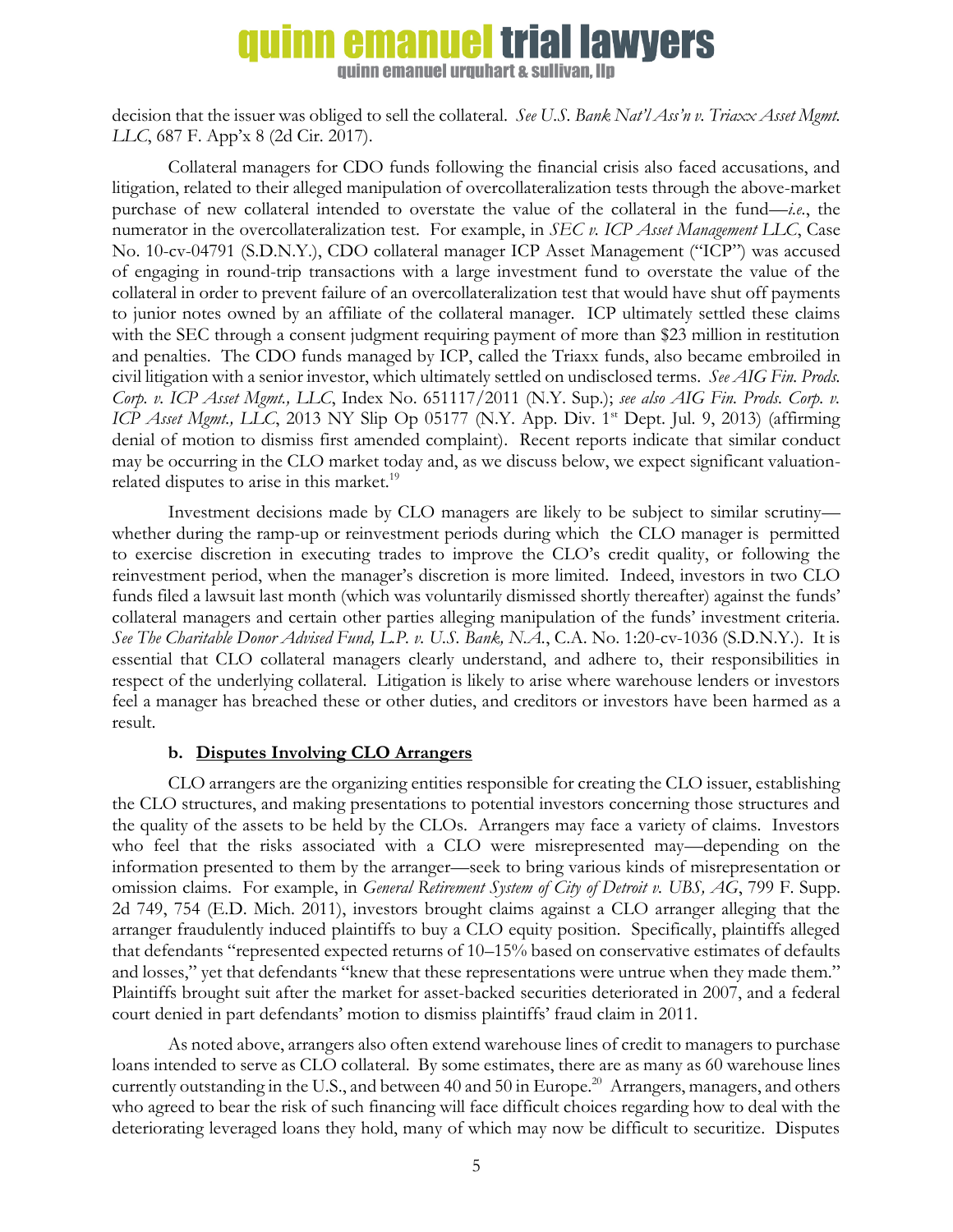## **quinn emanuel trial lawyers**

quinn emanuel urquhart & sullivan, llp

among these parties are likely to arise in connection with, for example, the method and timing of any collateral liquidations, the priority given to the securitization of any outstanding collateral, and the realization of risks among the financing participants where the performance of the relevant loans falls short of that required to meet the terms set by the warehouse facility.

Arrangers may also face lawsuits in respect of their involvement in the CLO market more generally. *In re Citigroup Inc. Securities Litigation*, 753 F. Supp. 2d 206, 246 (S.D.N.Y. 2010) presents an example where plaintiff shareholders bought a putative securities fraud class action against Citigroup as a CLO arranger, alleging that Citigroup misled investors by failing to disclose the "risky nature of Citigroup's leveraged-loan and CLO business and the extent of [the] Company's exposure to losses." Plaintiffs' CLO-related claim was dismissed because they failed to demonstrate that Citigroup had an obligation to disclose such information to shareholders, notwithstanding that Citigroup had made some partial disclosures concerning Citigroup's anticipated growth of its CLO business. We expect the sufficiency of such disclosures to be aggressively litigated and tested in future cases.

#### **c. Disputes Among CLO Investors**

<span id="page-5-0"></span>Disputes may also arise as investors holding different tranches of notes disagree as to their respective priorities of payment when cash flows diminish, or where one of the parties seeks to accelerate payments or to commence liquidation of the collateral. CLOs—like CDOs and RMBS are tiered investments that purposely prioritize some investors over others, and CLOs—like CDOs are typically structured to ensure that the collateral must regularly achieve certain performance-based tests, including minimum over-collateralization levels for certain tranches.

As various CDO-related cases litigated in the years after the 2008 financial crisis underscore, courts have been willing to intervene in inter-investor disputes where prioritization or structures are not being implemented in accordance with relevant statutes or the terms of the applicable indenture agreements. For example, in *Oxford University Bank v. Lansuppe Feeder, LLC*, 933 F.3d 99 (2d Cir.2019), a senior noteholder exercised its right to direct that CDO collateral be liquidated following an event of default in order to accelerate the repayment of its notes after the CDO issuer's failure to make payments triggered an event of default under the indenture. Junior noteholders (who stood to receive no distribution of cash under the order sought by the senior noteholders) intervened, seeking to prevent the liquidation. The junior holders were unsuccessful, as the court held that the governing documents entitled the senior noteholders to proceed. As leveraged loan defaults rise and CLO cash flows decline, we expect CLO prioritization and structure disputes to be vigorously litigated between competing tranches of investors.

#### **d. Disputes Involving CLO Trustees**

<span id="page-5-1"></span>Indenture trustees can also find themselves in the crosshairs when required to act in the face of the competing interests of noteholders and other interested parties. For example, in *Wells Fargo Bank, N.A. v. Wrights Mill Holdings, LLC*, 127 F. Supp. 3d 156 (S.D.N.Y. 2015), a CDO trustee brought an action against senior noteholders and a prospective purchaser of the CDO's collateral. The purpose of the action was to determine whether the trustee was obligated to sell the collateral pursuant to a provision that empowered the CDO's equity investors to decide—by a two-thirds vote among them to approve the sale of collateral in certain circumstances. Similarly, in *Hildene Capital Management, LLC v. Friedman, Billings, Ramsey Group, Inc.*, 2012 WL 3542196 (S.D.N.Y. Aug. 15, 2012), noteholders alleged that the trustee breached its duties by allowing a debt issuer to repurchase \$35 million of CDO collateral for just \$5.25 million, through a side payment to the CDO fund's equity investor who held a right to approve collateral sales. Similar disputes may arise for CLOs where trustees are directed by the controlling class of noteholders to liquidate the collateral to accelerate and protect the repayment of senior holders, while more junior holders that will be wiped out by such a liquidation employ efforts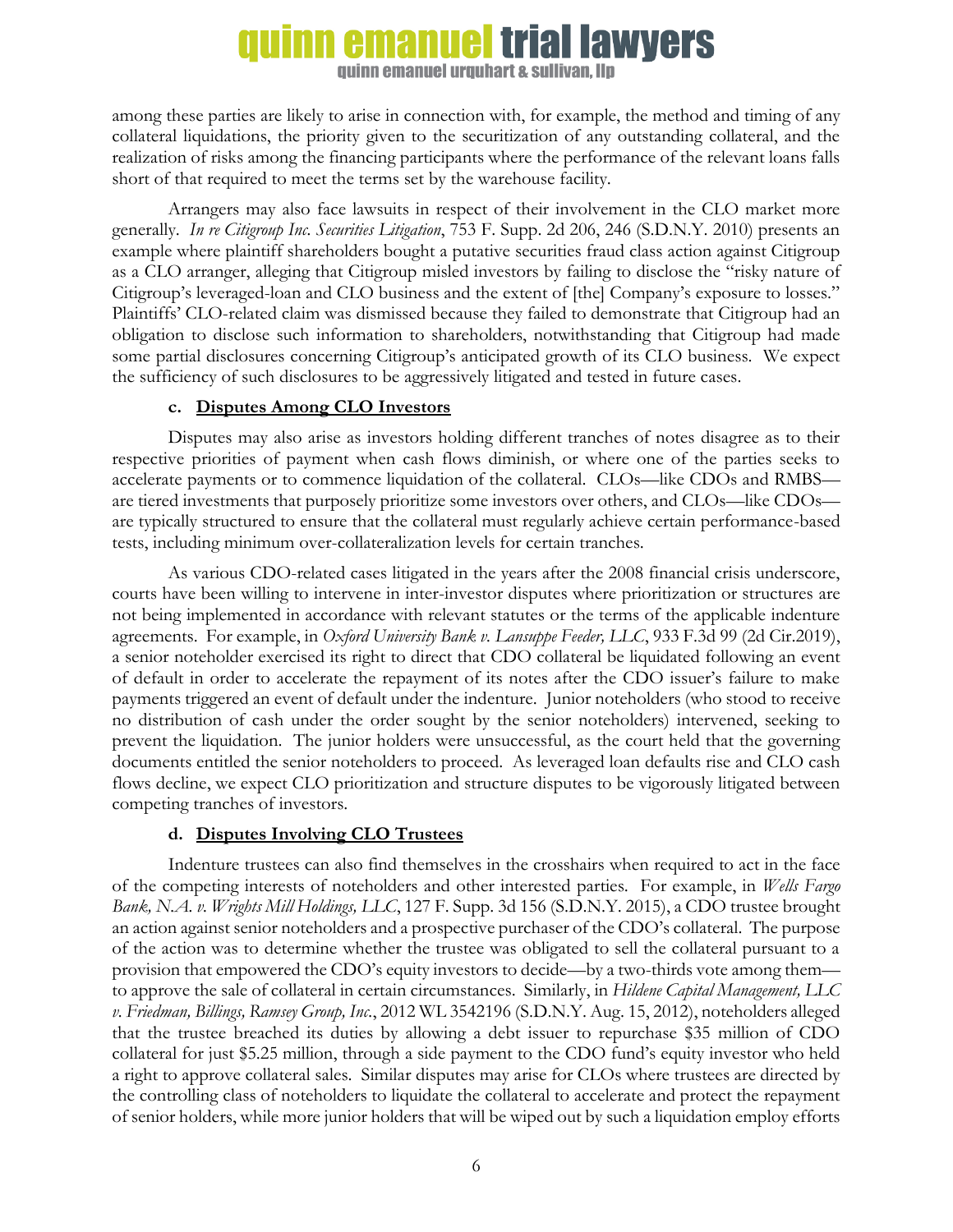### **emanuel trial lawvers**

quinn emanuel urquhart & sullivan, llp

to stop them. By way of further example, in the *House of Europe* case (cited previously), the trustee for HOE was accused of failing to properly report, if not prevent, the collateral manager's breach of the indenture's investment criteria. *See House of Europe Funding I, Ltd. v. Wells Fargo Bank, N.A.*, 2014 WL 1383703 (S.D.N.Y. 2014).

#### **e. CLO Valuation Disputes**

<span id="page-6-0"></span>As noted, while CLO funds are not, themselves, obligated to mark their collateral to market, many CLO investors, such as mutual funds, mark their CLO holdings to market. Given that CLO prices are often based on transactions in a secondary market that is currently depressed (and may suffer further dislocation), potential suits may arise for such investors regarding the appropriate valuations for their investments. Similar valuation issues may arise for CLO managers who purchased collateral using warehouse lines of credit extended to them by CLO arrangers, if the arrangers now wish to liquidate any collateral that has not yet been placed into a CLO fund. These are just two examples of the various ways valuation disputes may arise. These disputes will turn on complex expert and financial analysis and any parties relying on, or obligated to undertake, such valuation would be well-advised to anticipate such disputes.

\* \* \* The above provides background for some of the significant disputes and litigation we expect to develop in the CLO space given the multi-sector economic downturn we are experiencing. If you have any questions about the issues addressed in this memorandum or otherwise, please do not hesitate to reach out to us.

#### **NEW YORK**:

**Daniel L. Brockett**

danbrocket[t@quinnemanuel.com](mailto:tobyfutter@quinnemanuel.com) Phone: +1 212 849 7345

**Manisha M. Sheth** [manishasheth@quinnemanuel.com](mailto:manishasheth@quinnemanuel.com) Phone: +1 212-849-7441

**Toby E. Futter** [tobyfutter@quinnemanuel.com](mailto:tobyfutter@quinnemanuel.com) Phone: +1 212 849 7431

**Jonathan E. Pickhardt** jonpickhard[t@quinnemanuel.com](mailto:tobyfutter@quinnemanuel.com) Phone: +1 212 849 7115

**Ellison Ward Merkel** [ellisonmerkel@quinnemanuel.com](mailto:ellisonmerkel@quinnemanuel.com) Phone: +1 212-849-7362

**Blair Adams** [blairadams@quinnemanuel.com](mailto:blairadams@quinnemanuel.com) Phone: +1 212 849 7615

**Sascha N. Rand** [sascharand@quinnemanuel.com](mailto:sascharand@quinnemanuel.com)

Phone: +1 212 849 7175

**Tom J. Lepri**

[tomlepri@quinnemanuel.com](mailto:tomlepri@quinnemanuel.com) Phone: +1 212 849 7275

**Emily Kapur**

[emilykapur@quinnemanuel.com](mailto:emilykapur@quinnemanuel.com) Phone: +1 650 801 5122

### **LOS ANGELES**:

**John B. Quinn** [johnquinn@quinnemanuel.com](mailto:johnquinn@quinnemanuel.com) Phone: +1 213-443-3200

**R. Brian Timmons** [briantimmons@quinnemanuel.com](mailto:briantimmons@quinnemanuel.com) Phone: +1 213-443-3221

**Harry A. Olivar Jr.** [harryolivar@quinnemanuel.com](mailto:harryolivar@quinnemanuel.com) Phone: +1 213-443-3176

**Molly Stephens** [mollystephens@quinnemanuel.com](mailto:mollystephens@quinnemanuel.com) Phone: +1 213-443-3635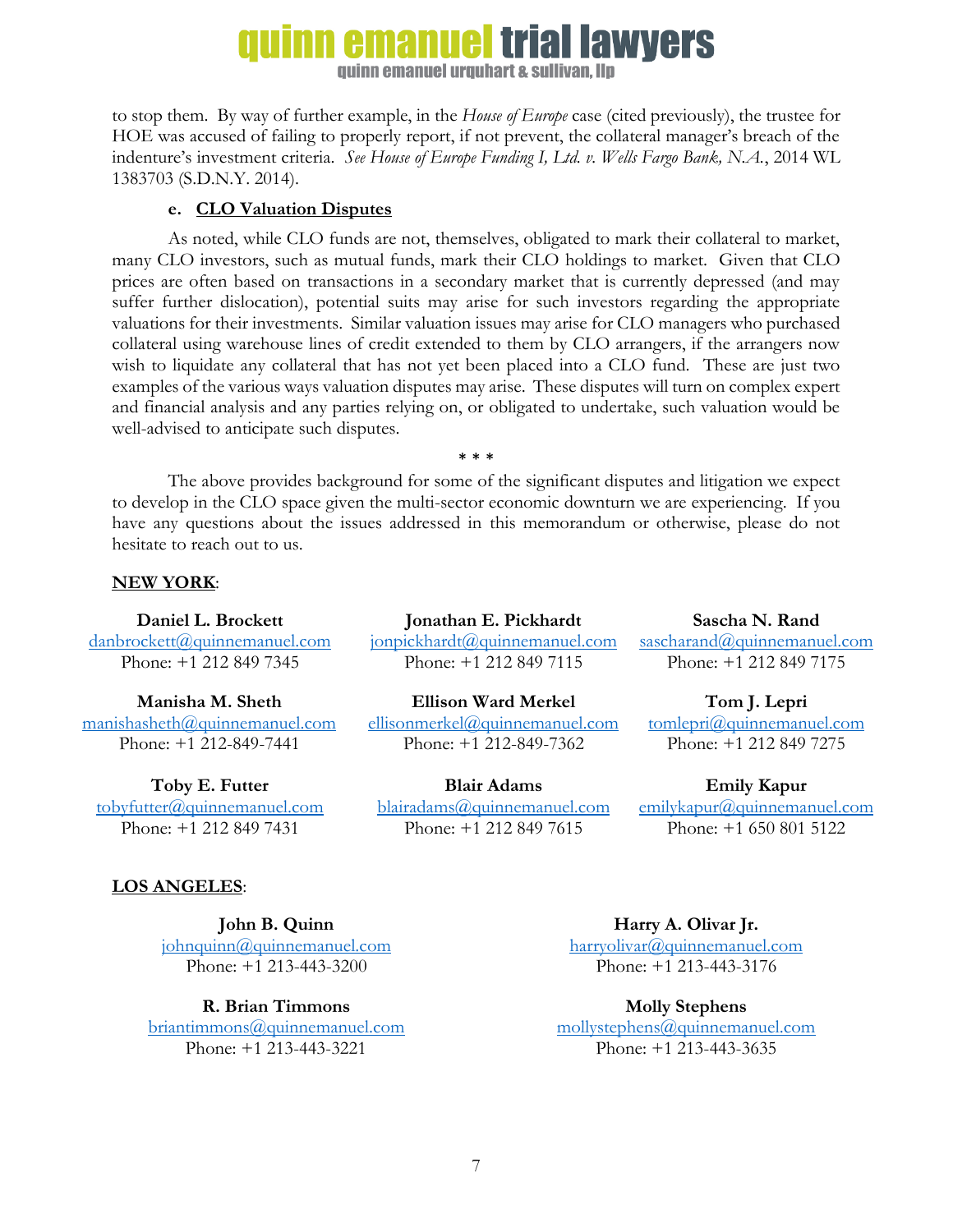### **emanuel trial lawyers**

quinn emanuel urquhart & sullivan. Ilp

#### **LONDON**:

**Richard East**

[richardeast@quinnemanuel.com](mailto:richardeast@quinnemanuel.com) Phone: +44 20 7653 2222

#### **CHICAGO**: **BOSTON**:

l

**Jonathan C. Bunge**

 $jonathanbunge@quinnemanuel.com$ Phone: +1 312-705-7476

#### **WASHINGTON DC**: **HOUSTON**:

**Michael Lyle** [mikelyle@quinnemanuel.com](mailto:mikelyle@quinnemanuel.com) Phone: +1 202-538-8166

**Karl Stern** [karlstern@quinnemanuel.com](mailto:karlstern@quinnemanuel.com) Phone: +1 713-221-7171

<sup>1</sup> Fitch Ratings, "Fitch Ratings Updates 2020 Sector Outlooks to Reflect Coronavirus Impact," March 27, 2020, https://www.fitchratings.com/research/fund-asset-managers/fitch-ratings-updates-2020-sectoroutlooks-to-reflect-coronavirus-impact-27-03-2020.

<sup>4</sup> *Supra* Wirtz and Timiraos.

<sup>5</sup> Sirio Aramonte and Fernando Avalos, "Structured finance then and now: a comparison of CDOs and CLOs," *BIS Quarterly Review*, September 22, 2019, https://www.bis.org/publ/qtrpdf/r\_qt1909w.htm.

<sup>6</sup> *Supra* Aramonte and Avalos; *see also supra* Financial Stability Board*.*

<sup>7</sup> Mayra Rodriguez Valladares, "Distress in the Leveraged Loan and CLO Markets Will Significantly Hurt Lenders and Investors," *Forbes*, March 27, 2020,

https://www.forbes.com/sites/mayrarodriguezvalladares/2020/03/27/distress-in-the-leveraged-loan-andclo-markets-will-significantly-hurt-lenders-and-investors/#490244c7e101. 8 *Id.*

<sup>9</sup> S&P Global Leveraged Loan Index, https://us.spindices.com/indices/fixed-income/sp-global-leveragedloan-index.

https://www.fitchratings.com/research/corporate-finance/fitch-us-leveraged-loan-default-insight-fitch-

raises-2020-loan-default-forecast-to-5-6-volume-expected-to-surpass-2009-total-27-03-2020.

**Yasseen Gailani**

[yasseengailani@quinnemanuel.com](mailto:richardeast@quinnemanuel.com) Phone: +44 20 7653 2021

**Harvey J. Wolkoff** [harveywolkoff@quinnemanuel.com](mailto:harveywolkoff@quinnemanuel.com) Phone: +1 617-712-7108

<sup>2</sup> *See* Financial Stability Board, "Vulnerabilities associated with leveraged loans and collateralized loan obligations, December 19, 2019, https://www.fsb.org/wp-content/uploads/P191219.pdf.

<sup>3</sup> Matt Wirtz and Nick Timiraos, "The Next Coronavirus Financial Crisis: Record Piles of Risky Corporate Debt," *The Wall Street Journal*, March 19, 2020, https://www.wsj.com/articles/the-next-coronavirus-financialcrisis-record-piles-of-risky-corporate-debt-11584627925.

<sup>10</sup> *Supra* Rodriguez Valladares; S&P Global, LCD data, as of April 3, 2020.

<sup>11</sup> Fitch Ratings, "Fitch U.S. Leveraged Loan Default Insight (Fitch Raises 2020 Loan Default Forecast to 5%-6%; Volume Expected to Surpass 2009 Total)," *Fitch*, March 27, 2020,

<sup>&</sup>lt;sup>12</sup> *See Standard & Poor's*, "Leveraged Commentary and Data,"

https://www.lcdcomps.com/d/public/defaults1111.html.

<sup>13</sup> *Supra,* Fitch, "Leveraged Loan Default Insight."

<sup>14</sup> *Supra* Aramonte and Avalos.